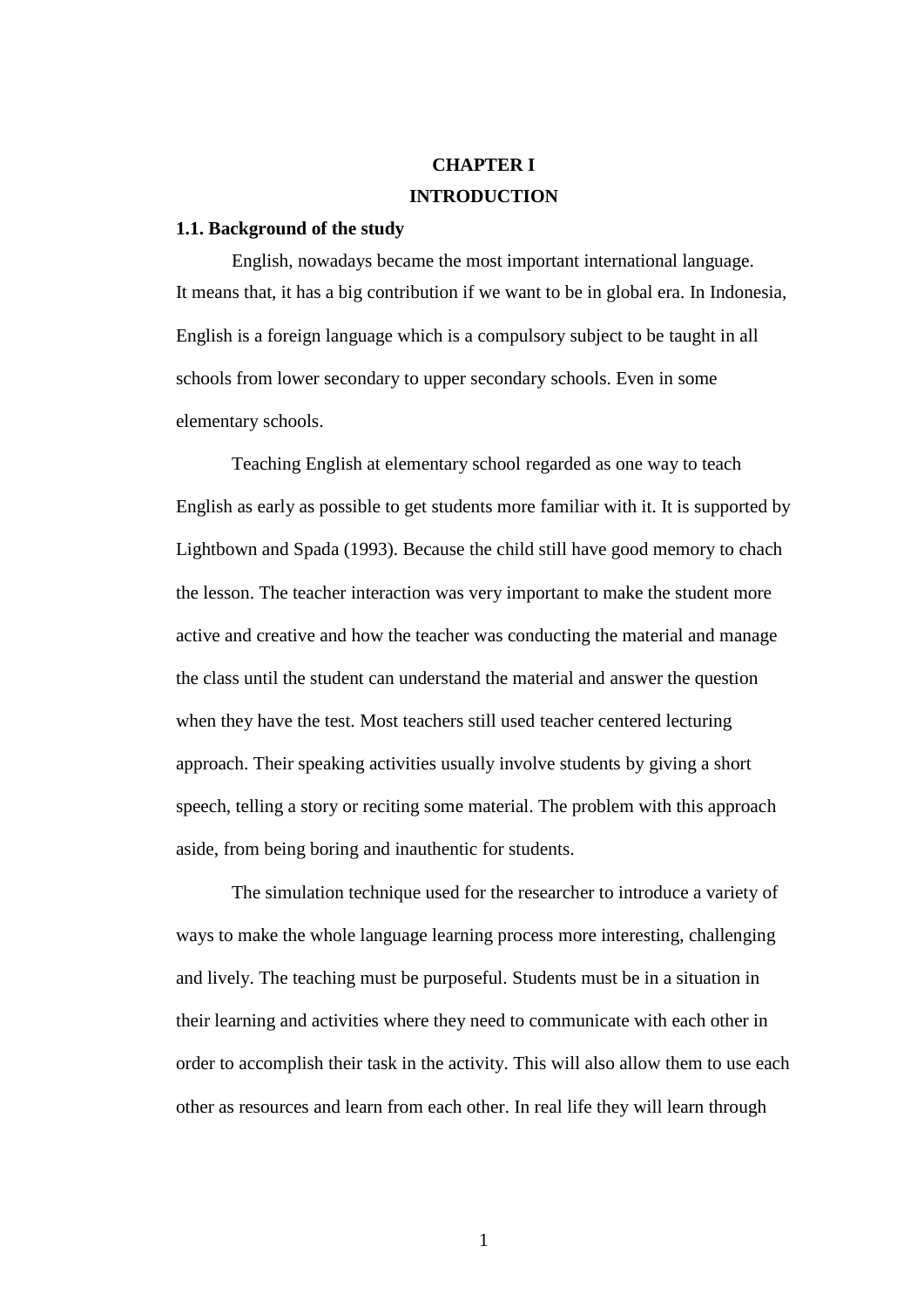practice in using the language in a purposeful way. They will also learn from their experience through interacting with other English speakers. In having freedom and unpredictability in the classroom students have the freedom to make their own choices in using the target language. The simulation activities gave learners a change to be involved in language use and bring the student to the situation their own skills, experience and knowledge. (Livingstone, 1983) stated that simulation is often a problem solving activity to which the student brings his own personality, experience and opinions. It involves being oneself or someone else in a simulated real life situation.

The simulation was different with the technique that used by the teacher before the teacher only used text book and just gave book's material and the student's activities were just sit down, silently and listen to the teacher explanation. Here, the forth grade student of SDN Pandu Cerme Gresik whose consist of 27 students is chosen as subject of the study because of two consideration. The first consideration that their English speaking ability were poor and they had bad result when they have an examination. It was because they ashamed if the teacher asked them to talk in simple English. On the other hand, they had a potential that they liked to talk active in their mother tongue. So that, this condition needs techniques to motivate students in speaking English and to improve the students' speaking ability. Simulation as one of techniques in English speaking activities had never been given to them as the second consideration but this technique ever used by the other school to improve their students speaking ability and the result is satisfied.

2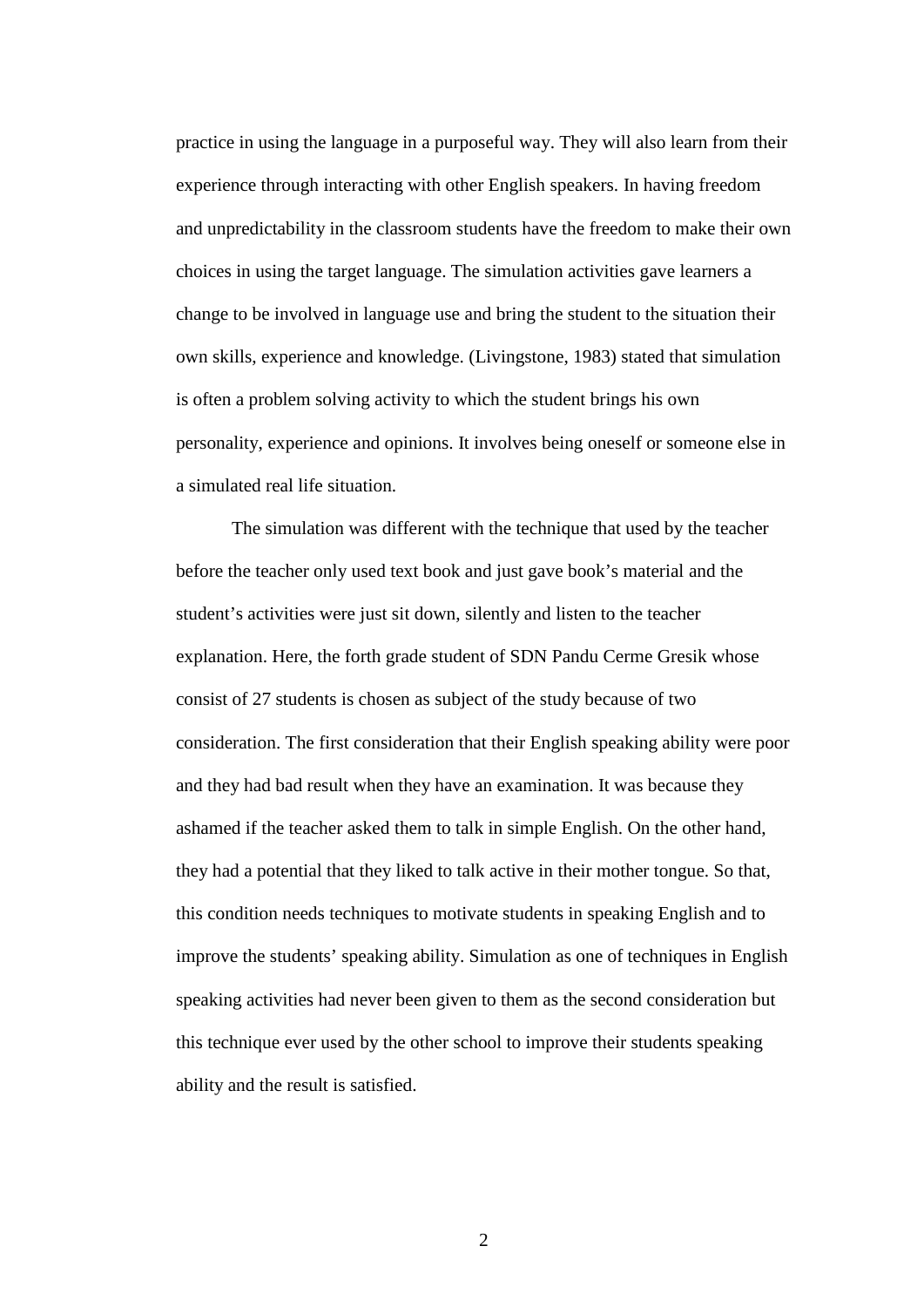Bearing the above points, the research conducts the speaking activities to the fourth grade students of elementary school using a technique called simulation. It hoped that it can improve the students' speaking ability.

## **1.2. Problem Statement**

Based on the background of the study, research question is formulated as follow:

How does the simulation improve the student's ability in speaking English for 4<sup>th</sup> grade of elementary schools at SDN Pandu Cerme Gresik?

## **1.3. Objectives of the study**

This study is attempted to investigate how simulation as a technique in English speaking activities can be improve for  $4<sup>th</sup>$  grade of elementary schools at SDN Pandu Cerme Gresik.

## **1.4. Significance of the study**

The result of this study can be meaningful consideration for next researcher and English teachers' especially elementary school English teachers to determine which technique can apply in the speaking activities at elementary schools. It expected by applying, simulation in the classroom, in can simulate a whole class to participate and to communicate with one another. Although, the most basic thing is that it may improve the elementary school students' speaking ability in English.

### **1.5. Scope and Limitation**

The subject limited to the fourth grade students of elementary school. Furthermore, the study also focused on the English speaking activities by using